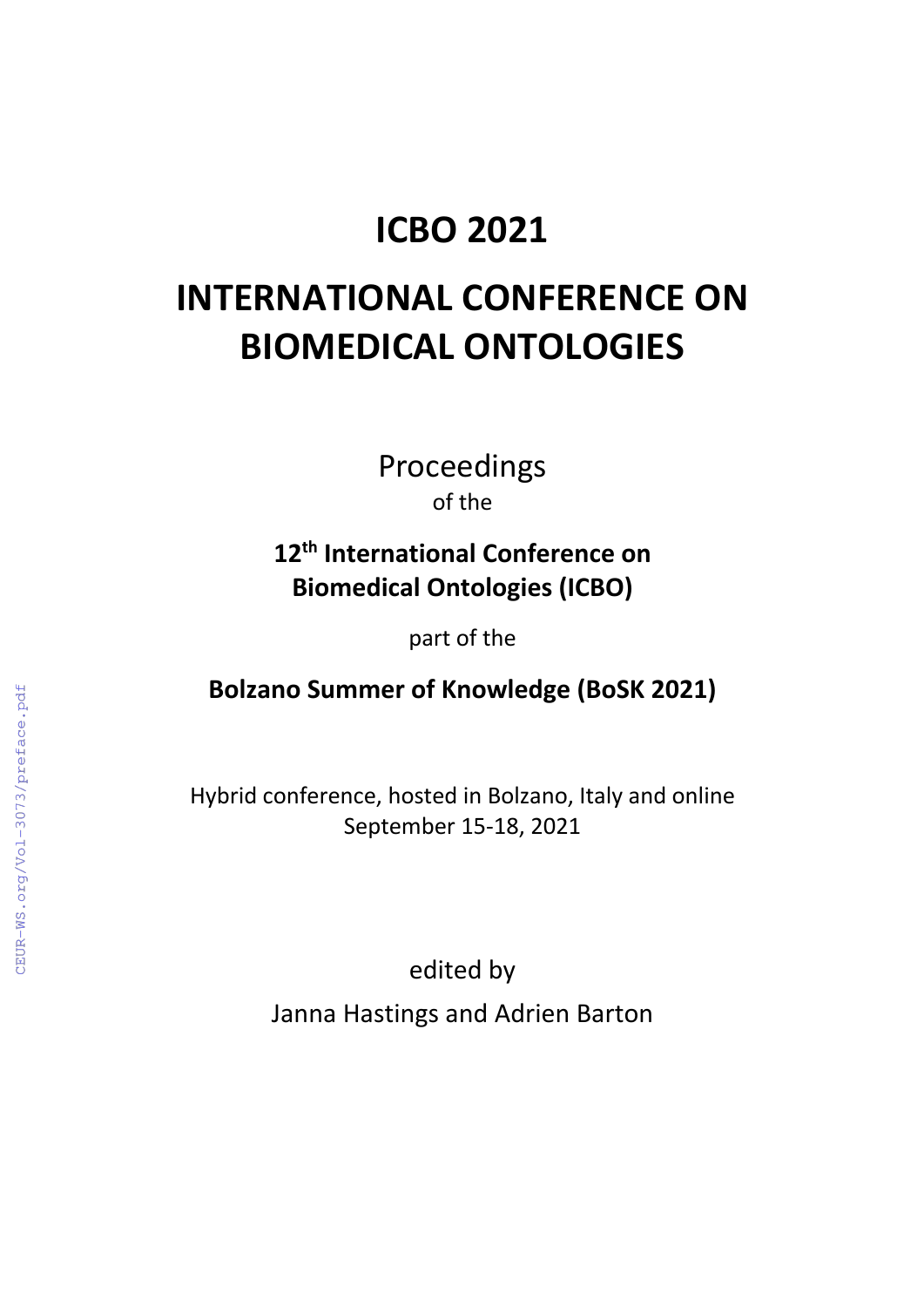#### **Imprint**

Publishers and Editors:

Janna Hastings<sup>1</sup> and Adrien Barton<sup>2</sup>

- <sup>1</sup> Otto-von-Guericke University, Department of Computer Science, Magdeburg, Germany; and University College London, Department of Clinical, Educational and Health Psychology, UK
- <sup>2</sup> IRIT, CNRS, Toulouse, France and GRIIS, Sherbrooke University, Canada

Contact: Janna Hastings

Insititute for Intelligent Interacting Systems, Department of Computer Science, Otto-von-Guericke University Magdeburg, Germany Address: Universitätsplatz 2, 39106 Magdeburg, Germany Email: hastings@ovgu.de

Published for:

*International Conference on Biomedical Ontologies* (ICBO) 2021, part of the Bolzano Summer of Knowledge (BOSK) 2021 Website: https://icbo2021.inf.unibz.it/

Online publication:

CEUR Workshop Proceedings (CEUR-WS.org), http://ceur-ws.org

Preferred citation:

Janna Hastings and Adrien Barton (eds.): ICBO 2021 – International Conference on Biomedical Ontologies. Proceedings of the 12th International Conference on Biomedical Ontologies, September 15-18th, 2021. CEUR-WS.org.

It is recommended to include further the CEUR-WS.org volume number and the URL to that volume.

Copyright © 2021 for the individual papers by the papers' authors. Copyright © 2021 for the volume as a collection by its editors. This volume and its papers are published under the Creative Commons License Attribution 4.0 International (CC BY 4.0).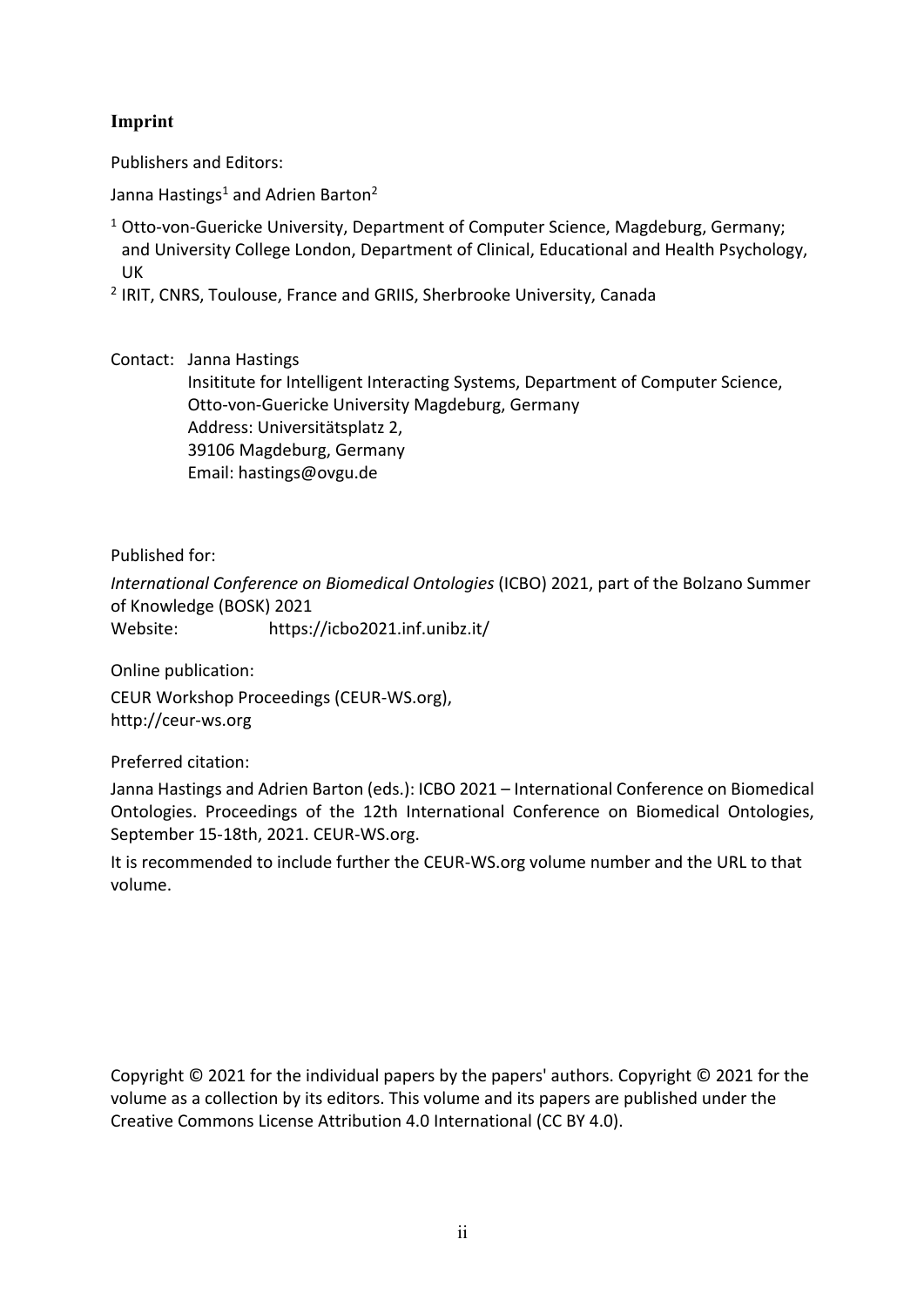## Preface

Against the backdrop of the ongoing COVID pandemic, the International Conference on Biomedical Ontologies (ICBO) 2021 was held as a hybrid in-person and virtual event, hosted by the Free University of Bozen-Bolzano, Italy and co-located with other Bolzano Summer of Knowledge (BoSK) 2021 events including Formal Ontologies in Information Systems (FOIS), with which ICBO shared a joint keynote. Due to ongoing travel restrictions and healthrelated concerns among the community, the direct in-person attendance of each individual BoSK event was relatively small, but taken together there were a good crowd of persons interested in diverse aspects of ontologies and knowledge representation technologies, which was very welcome after the disruption of community-building activities over the previous 18 months. Furthermore, the event was supplemented by extensive online participation via the Zoom platform, with a significant portion of the presentations being delivered remotely and 75% of the attendees attending remotely. At the same time, a parallel discussion server was held using the Discord platform, which enabled the presentations in the main session to stick to time while additional questions could be answered asynchronously on Discord. It is likely that the hybrid format for conferences will be with us for a long time into the future, and as such it is an opportunity for optimism that this has proven to work for the ICBO community.

Contributions were accepted to three tracks: main research papers, early career abstracts, and flash presentation abstracts (short papers). Each submission to ICBO 2021 was assessed by three reviewers selected from the program committee for the event. Among the topics of contributions to this year's ICBO were ontologies for coronavirus description and semantic data integration in support of health research, clinical ontologies, ontologies for environmental exposures and accompanying health risks, phenotype ontologies, gender, food-related ontologies and ontologies for the behavioral domain. Furthermore, some technical advances in tooling were presented, such as the introduction of the Horned-OWL scalable OWL programmatic access library, and utilities such as LinkML for representing mappings between ontologies. The two keynotes focused on complementary and topically highly relevant themes: Stefan Schulz spoke about mapping between the medical world of clinical vocabularies and the bio-ontology world by aligning the widely used clinical vocabulary SNOMED with the Basic Formal Ontology, while Chris Mungall gave a whirlwind tour of the history of and recent developments in the OBO Foundry.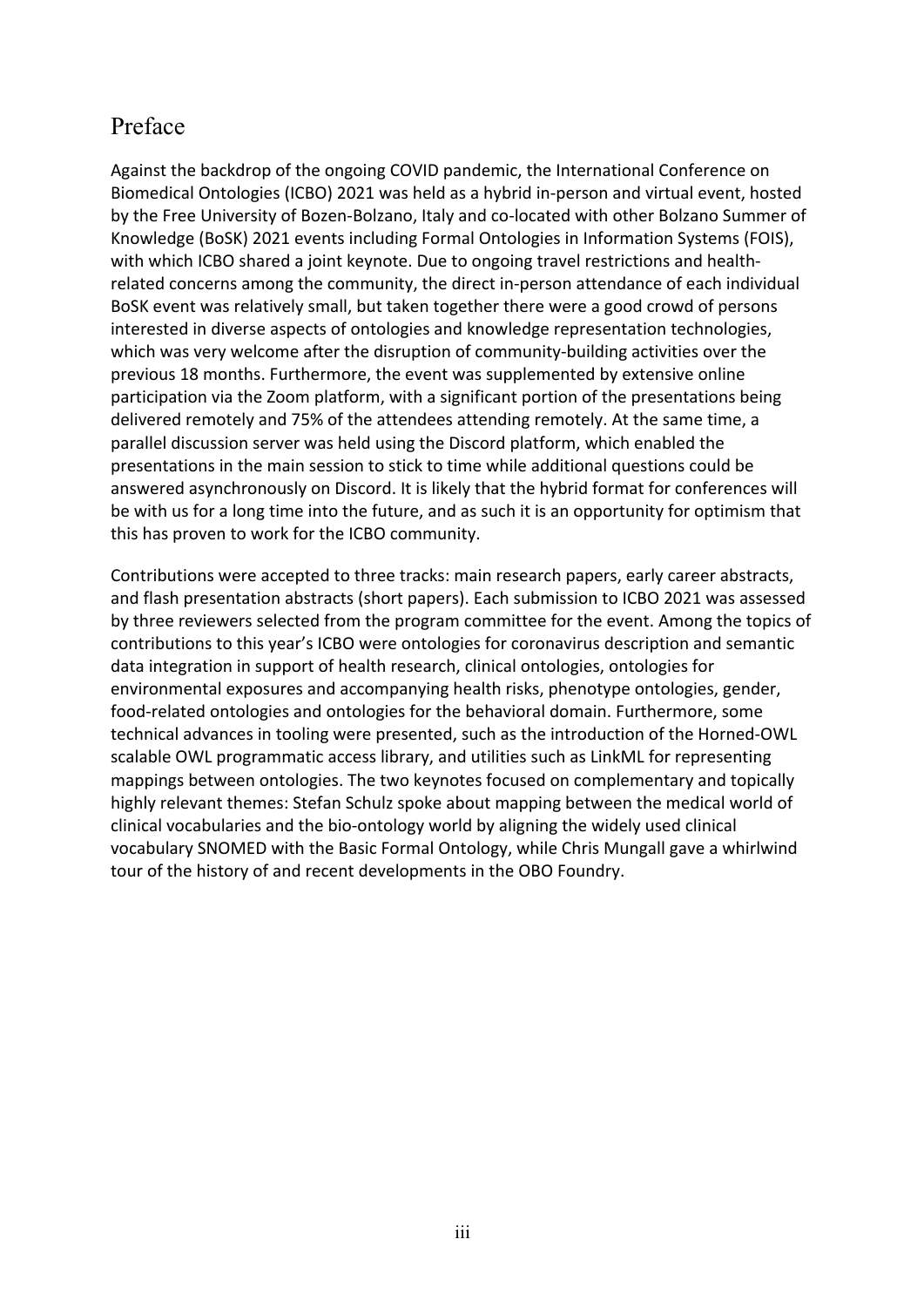## Acknowledgements and Sponsorship

The organizers thank everyone involved in making ICBO 2021 happen, in particular the heroic work of the team of local organizers in Bolzano, who successfully pulled together a massively complex series of hybrid events and solved the inevitable technical challenges with astonishing levels of grace, speed and humor. The organizers would furthermore like to thank the keynote speakers, the authors of contributions, the Program Committee members, those who contribute to the organization behind the scenes, as well as those participating in the sessions, with or without their own presentation. Moreover, we appreciate the acknowledgement of the conference by the International Association for Ontology and its Applications (IAOA) as an IAOA Supported Event and we are grateful for the services provided by EasyChair and the free services provided by CEUR-WS.org.

Last but not least, we acknowledge the generous hosting of the virtual sessions by the Free University of Bozen-Bolzano, Italy.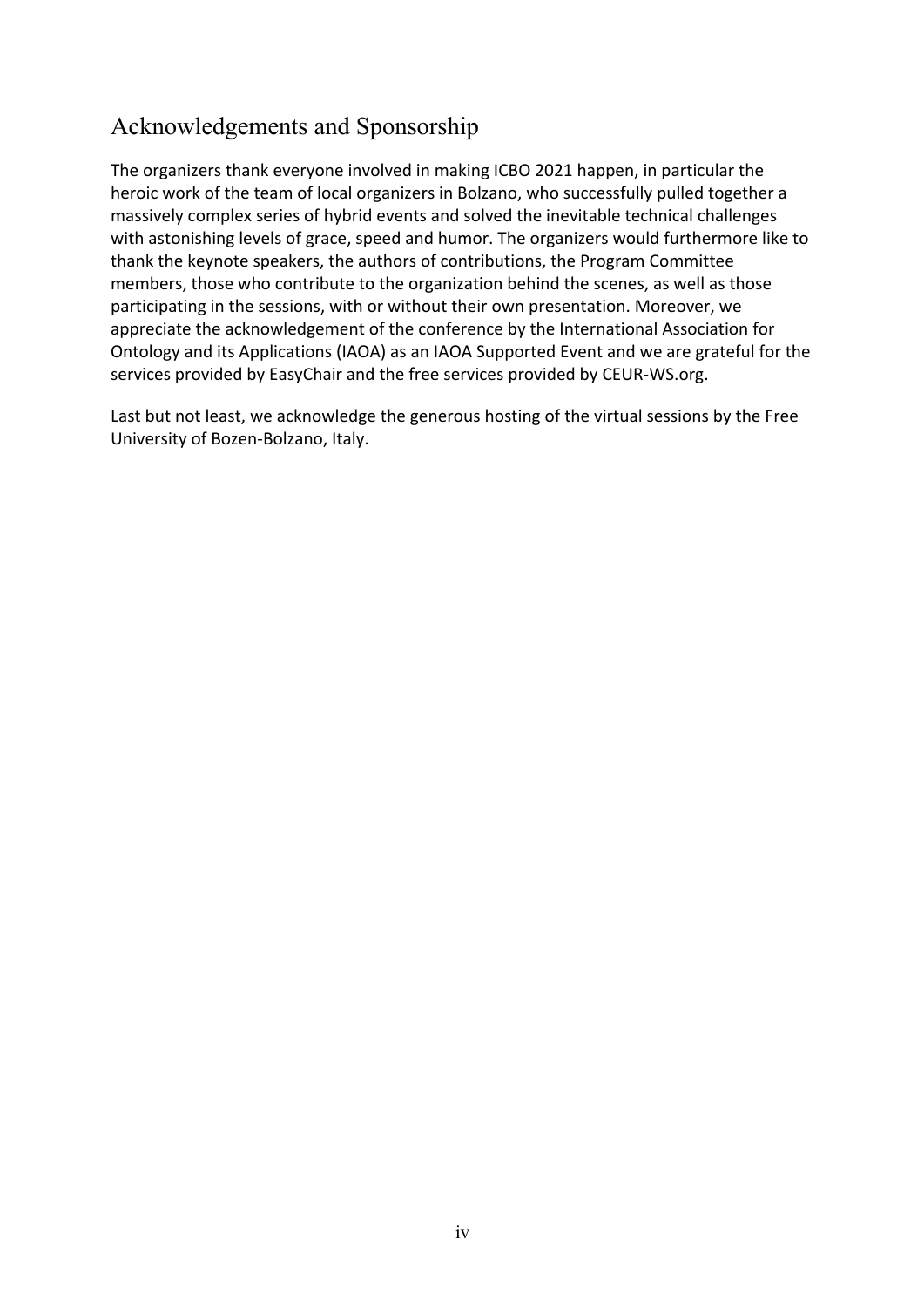#### **Organizers**

Janna Hastings Otto-von-Guericke University Magdeburg, Germany & University College London, UK Adrien Barton IRIT, CNRS, France & Sherbrooke University, Canada Randi Vita<br>
La Jolla Institute for Immunology, USA<br>
Nicole Vasilevsky<br>
Translational and Integrative Sciences La Translational and Integrative Sciences Laboratory, University of Colorado Center for Health AI, Colorado, USA Robert Hoehndorf King Abdullah University of Science and Technology, Saudi Arabia

## Local Organizers

| Oliver Kutz         | Free University of Bozen-Bolzano, Italy |
|---------------------|-----------------------------------------|
| Guendalina Righetti | Free University of Bozen-Bolzano, Italy |
| Nicolas Troquard    | Free University of Bozen-Bolzano, Italy |

## Keynote Speakers

| Stefan Schulz | Medical University of Graz, Austria |
|---------------|-------------------------------------|
| Chris Mungall | Berkeley, California, USA           |

## Program Committee

| Intelligent Medical Objects, USA                          |
|-----------------------------------------------------------|
| ZB MED Information Centre for Life Sciences, Germany      |
| University of North Carolina at Chapel Hill, USA          |
| University of Arkansas, USA                               |
| University of Colorado Anschutz Medical Campus, USA       |
| TISLab, University of Colorado Center for Health AI, USA  |
| EMBL-EBI, UK                                              |
| University of Lisbon, Portugal                            |
| University at Buffalo, USA                                |
| University of Florida, USA                                |
| Lawrence Berkeley National Laboratory, USA                |
| Maastricht University, NL                                 |
| GRIIS, Université de Sherbrooke, Canada                   |
| University of Murcia, Spain                               |
|                                                           |
| University of Michigan, USA                               |
| University of Florida, USA                                |
| University of Florida, USA                                |
| Knocean, inc., Canada                                     |
| University at Buffalo, USA                                |
| King Abdullah University of Science and Technology, Saudi |
| Arabia                                                    |
| Osaka Electro-Communication University, Japan             |
| Newcastle University, UK                                  |
|                                                           |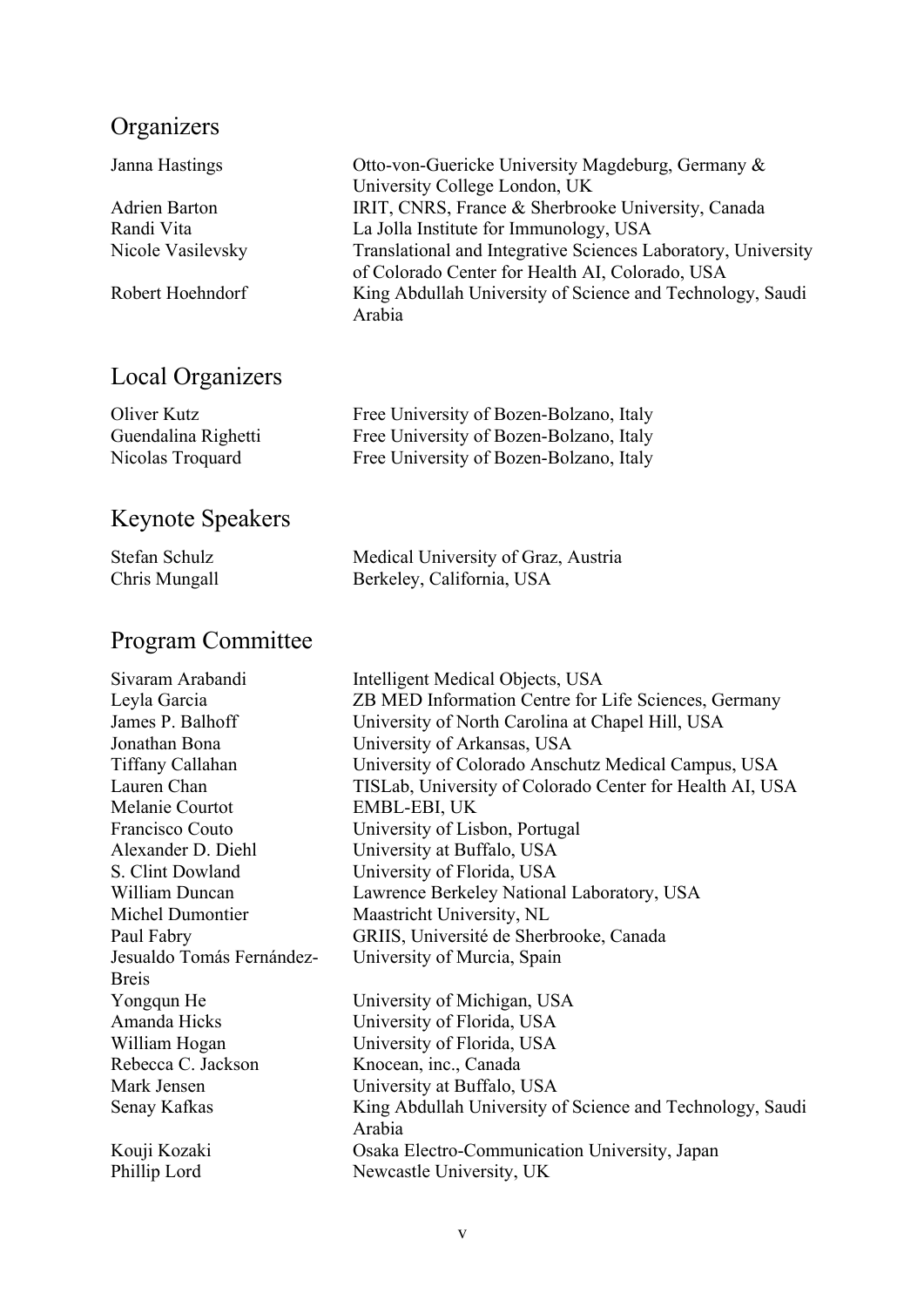Catia Pesquita University of Lisbon, Portugal Bjoern Peters La Jolla Institute for Immunology, USA<br>
Peter Robinson The Jackson Laboratory for Genomic Me Peter Robinson<br>
The Jackson Laboratory for Genomic Medicine, USA<br>
Núria Oueralt Rosinach<br>
Leiden University Medical Center, NL Leiden University Medical Center, NL Matthias Samwald Medical University of Vienna, Austria Paul Schofield University of Cambridge, UK Lynn Schriml University of Maryland, USA Barry Smith University at Buffalo, USA Robert Stevens University of Manchester, UK<br>Fumiaki Toyoshima GRIIS, Université de Sherbroo Fumiaki Toyoshima<br>
GRIIS, Université de Sherbrooke, Canada<br>
University of Pennsylvania, USA University of Pennsylvania, USA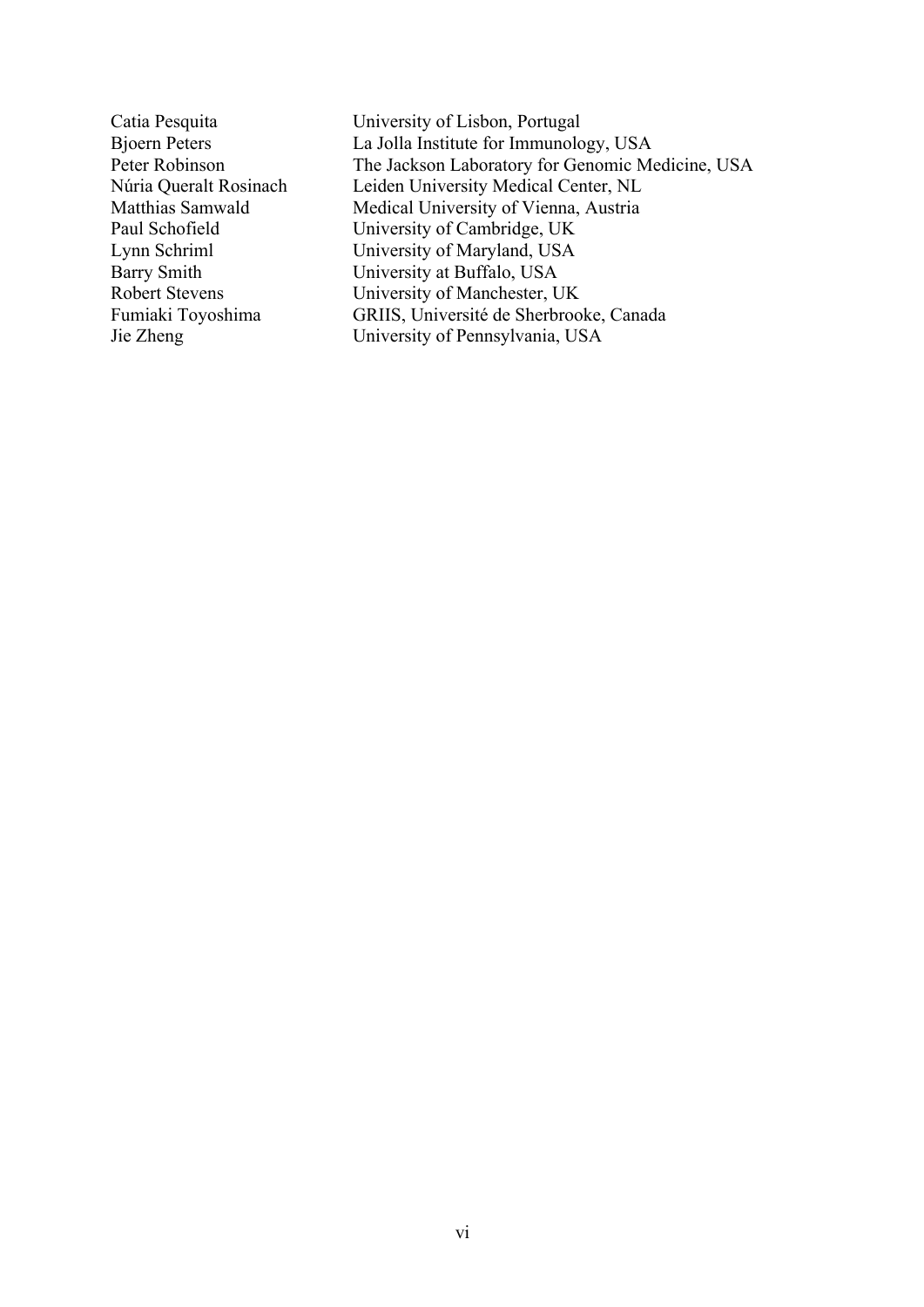#### Invited talks

**SNOMED CT x BFO: can the gap between legacy terminology and foundational ontology be bridged?**

*Stefan Schulz* 

**The Human Behaviour-Change Project and the Behaviour Change Intervention Ontology**

*Susan Michie* 

**All Together Now: Piecing Together the Knowledge Graph of Life** *Chris Mungall*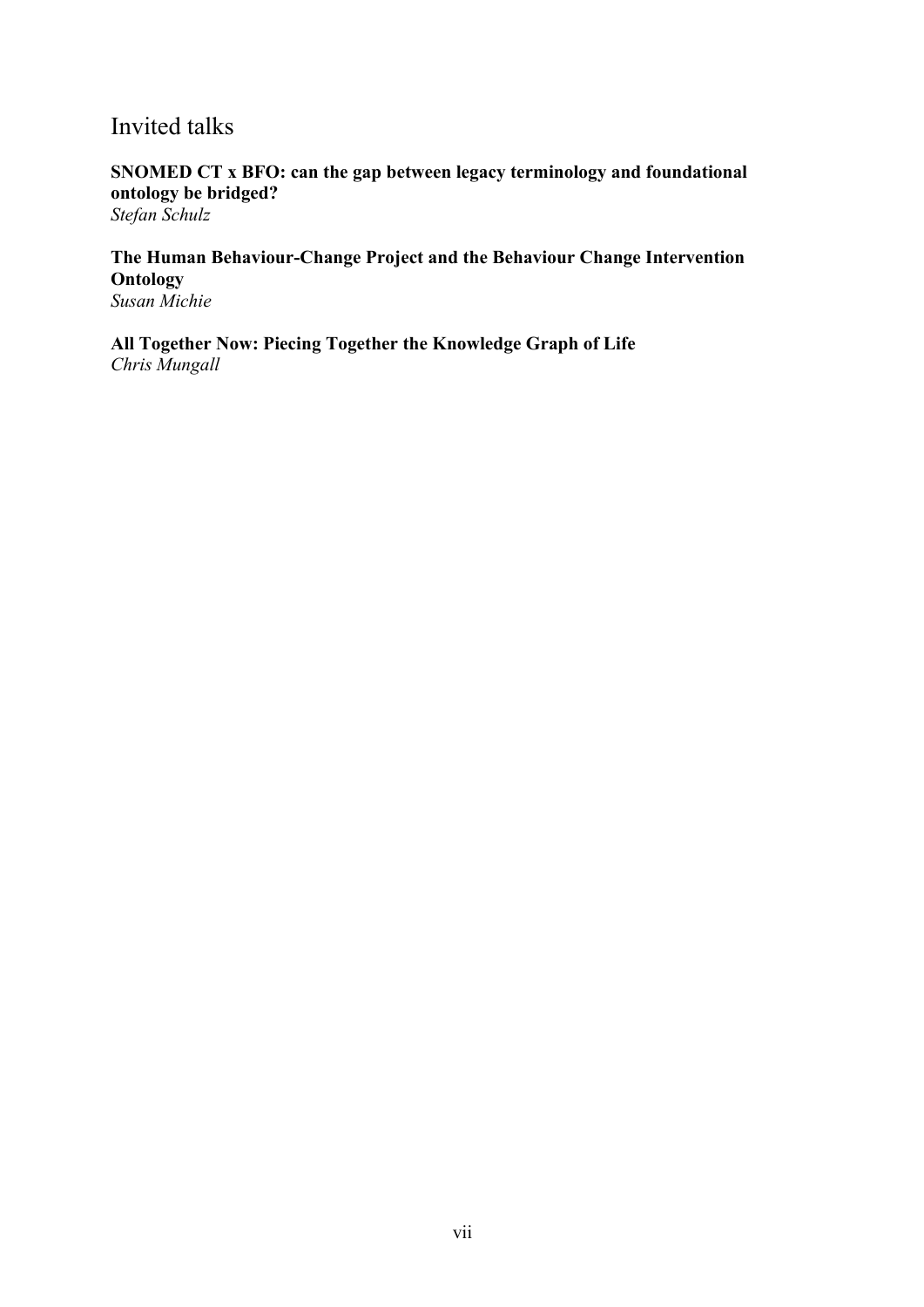## Table of Contents

#### **Main Research Track Papers**

- **Representing Gender in Ontologies: A Dispositional Perspective** 1-12 Fumiaki Toyoshima, Adrien Barton, Paul Fabry, Jean-François Ethier
- **Assessing the consistency of modeling in complex ontologies: A study of the musculoskeletal system of the Foundational Model of Anatomy** 13-23 Melissa D. Clarkson, Landon T. Detwiler, Kristen M. Platt, Steven Roggenkamp
- **Toward A Dairy Ontology to Support Precision Farming** 24-35 Victor Fuentes, Tomas Martin, Petko Valtchev, Abdoulaye Baniré Diallo, René Lacroix, Maxime Leduc
- **An ontological analysis of health procedure information** 36-47 Paul Fabry, Francois Goyer, Adrien Barton, Jean-Francois Ethier

#### **Early Career Papers**

- **A semantic model leveraging pattern-based ontology terms to bridge environmental exposures and health outcomes** 48-55 Lauren E. Chan, Nicole A. Vasilevsky, Anne Thessen, Nicolas Matentzoglu, William D. Duncan, Christopher J. Mungall, Melissa A. Haendel
- **Modeling Logical Definitions in Biomedical Ontologies by Reusing Ontology Design Patterns** 56-62 Mirna El Ghosh, Fethi Ghazouani, Benjamin Birene, Elise Akan, Jean Charlet, Ferdinand Dhombres
- **Challenges in Realism-Based Ontology Design: a Case Study on Creating an Ontology for Motivational Learning Theories** 63-69 Irshad Ally, Werner Ceusters
- **Ontology-based modeling, representation, and analysis of biomarkers in healthy and disease kidney tissue** 70-76

Yingtong Liu, Wenjun Ju, Becky Steck, Sanjay Jain, Matthias Kretzler, Yongqun He

• **Improving Biomedical Data by Improving the Information Artifact Ontology** 77- 83

Eric C. Merrell, Robert M. Kelly

#### **Short Papers**

- **LUMC Clinical Ontology for Biomedical Research** 84-88 Núria Queralt-Rosinach, César H. Bernabé, Qinqin Long, Rajaram Kaliyaperumal, Marco Roos
- **GNOme – Glycan Naming and Subsumption Ontology** 89-93 Wenjin Zhang, Nathan J. Edwards
- **HAO: Hearing Aid Ontology** 94-98 Maria Ausilia Napoli-Spatafora
- **Analysis of Biomarker Data Towards Development of a Molecular Biomarker Ontology** 99-103 Daniel Lyman, Darren Natale, Lynn Schriml, Kriston Anton, Daniel C. Crighton, Raja Mazumder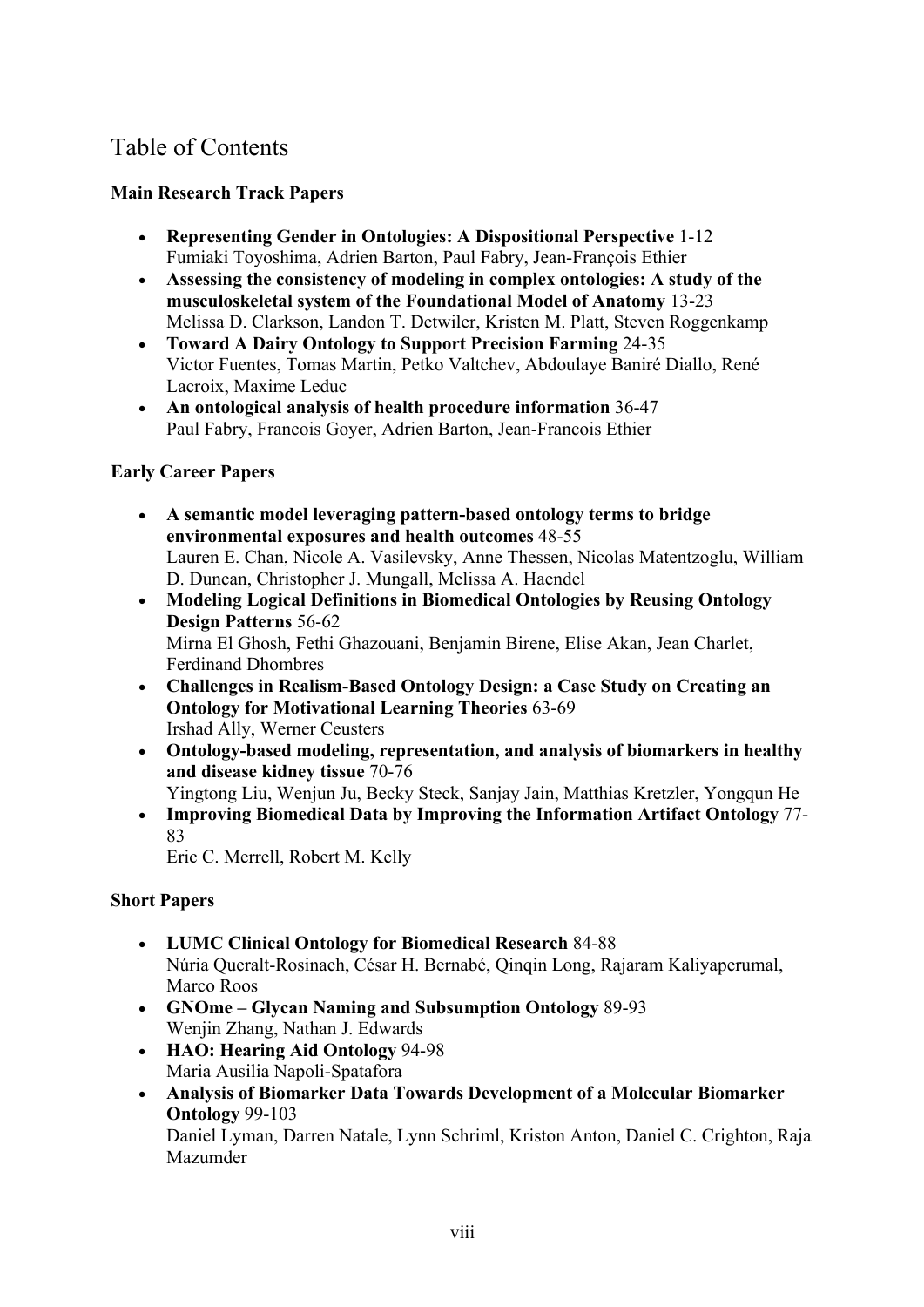- **Reclassification of Infectious Disease in the Mondo Disease Ontology** 104-109 Nicole Vasilevsky, Sabrina Toro, Nico Matentzoglu, Dazhi Jiao, Melissa Haendel, Peter N. Robinson, Christopher J. Mungall
- **Identification and ontology term enrichment analysis of genes associated with COVID-19 and acute kidney disease** 110-115 Guirui Huang, Suyuan Peng, Luxia Zhang, Yongqun He
- **Ontology modeling and analysis of COVID-19-associated Acute Kidney Injury and its underlying molecular mechanisms** 116-121 Easheta Shah, Roshan Desai, Yongqun He, Suyuan Peng, Luxia Zhang
- **A community effort for COVID-19 Ontology Harmonization** 122-127 Asiyah Lin, Yuki Yamagata, William D. Duncan, Leigh Carmody, Tatsuya Kushida, Hiroshi Masuya, ohn Beverley, Biswanath Dutta, Michael DeBellis, Zoë May Pendlington, Paola Roncaglia, Yongqun He

#### **Extended Abstracts for Flash Presentations**

- **Managing Incompleteness and Validating the Content of Nutritional Food Sources using FoodOn as Pivot Ontology** 128-130 Patrice Buche, Julien Cufi, Stéphane Dervaux, Liliana Ibanescu, Alrick Oudot, Magalie Weber
- **KG-Microbe: a reference knowledge-graph and platform for harmonized microbial information** 131-133 Marcin P. Joachimiak, Harshad Hegde, William D. Duncan, Justin T. Reese, Luca Cappelletti, Anne E. Thessen, Christopher J. Mungall
- **Horned-OWL: Building ontologies at Big Data Scale** 134-136 Phillip Lord, Jennifer Warrender
- **Expanding the Mammalian Phenotype Ontology to Meet the Needs of COVID-19 Model Curation** 137-140

Susan M. Bello, Anna V. Anagnostopoulos, Cynthia L. Smith

• **Leveraging Ontologies within the National Microbiome Data Collaborative** 141- 143

William D. Duncan, Faiza Ahmed, Fnu Anubhav, Jeffrey Baumes, Jonathan Beezley, Mark Borkum, Lisa Bramer, Shane Canon, Patrick Chain, Danielle Christianson, Yuri Corilo, Karen Davenport, Brandon Davis, Meghan Drake, Kjiersten Fagnan, Mark Flynn, David Hays, Bin Hu, Marcel Huntemann, Julia Kelliher, Sofya Lebedeva, Po-E Li, Mary Lipton, Chien-Chi Cho, Douglas Mans, Stanton Martin, Lee Ann McCue, David Millard, Kayd Miller, Nigel Mouncey, Paul Piehowski, Elais Player Jackson, Anastasiya Prymolenna, Samuel Purvine, Tbk Reddy, Rachel Richardson, Migun Shakya, Montana Smith, Jagadish Chandrabose Sundaramurthi, Mark A. Miller, Deepak Unni, Pajau Vangay, Bruce Wilson, Donald Winston, Elisha Wood-Charlson, Yan Xu, Emiley Eloe-Fadrosh, Christopher J. Mungall

- **Bringing Schemas to the Schemaless** 144-147 Mark A. Miller, Rebecca C. Jackson, Christopher J. Mungall
- **The Linked data Modeling Language (LinkML): a general-purpose data modeling framework grounded in machine-readable semantics** 148-151 Sierra Moxon, Harold Solbrig, Deepak Unni, Dazhi Jiao, Richard Bruskiewich, James Balhoff, Gaurav Vaidya, William D. Duncan, Harshad Hegde, Mark Miller, Matthew Brush, Melissa Haendel, Christopher J. Mungall